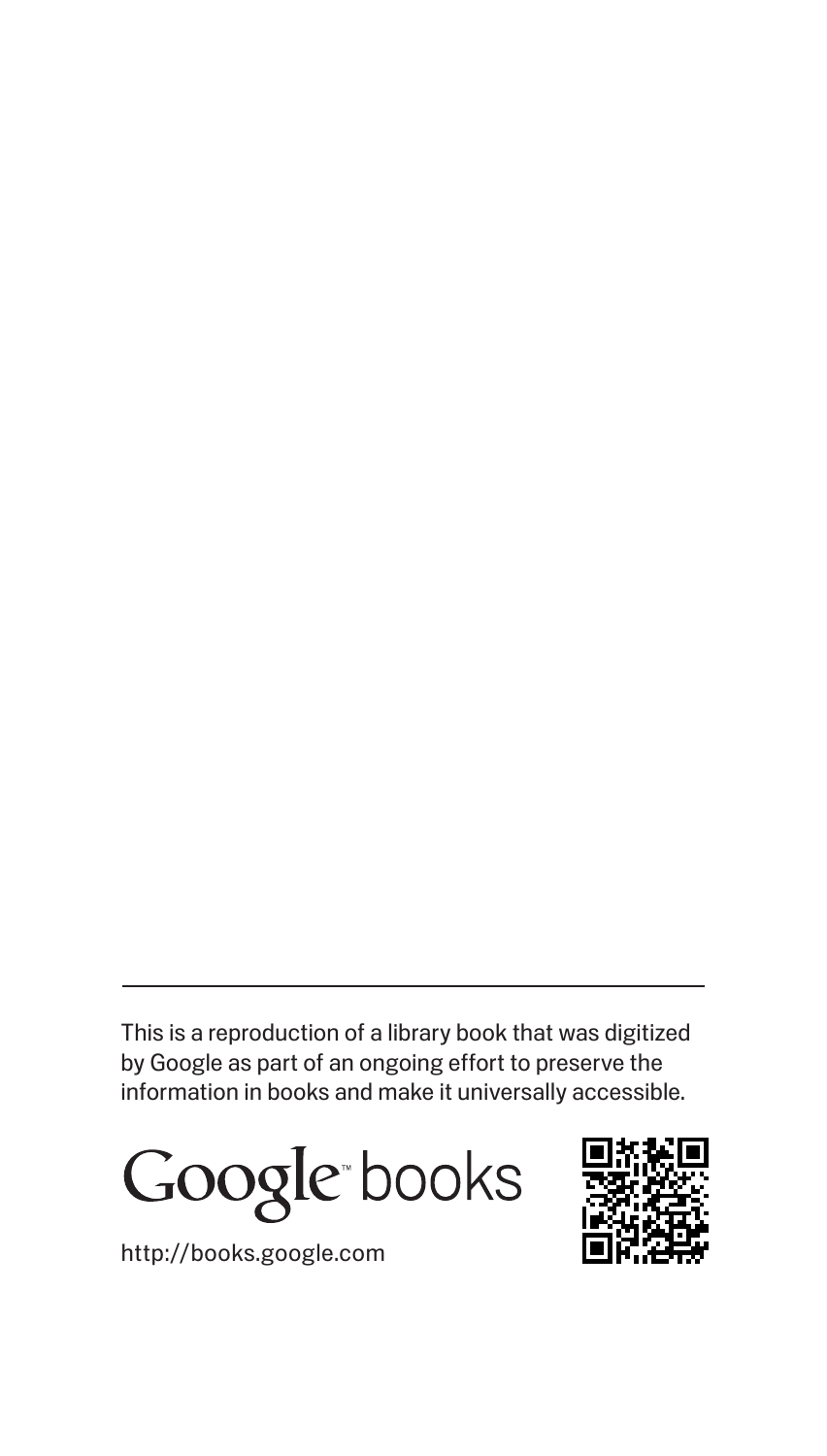## **COLLECTION**

A

OP

# **STATUTES**

#### CONNECTED WITH THE

GENERAL ADMINISTRATION OF THE LAW;

## ARRANGED

ACCORDING TO

## THE ORDER OF SUBJECTS,

## WITH NOTES,

BY

WILLIAM DAVID EVANS, ESQ.

VICE-CHANCELLOR OF THE COUNTY PALATINE OF LANCASTER.

## VOL. I.

LONDON:

PRINTED FOR J. BUTTERWORTH AND SON, FLEET-STREET, AND J. COOKE, ORMOND-QUAY, DUBLIN.

1817.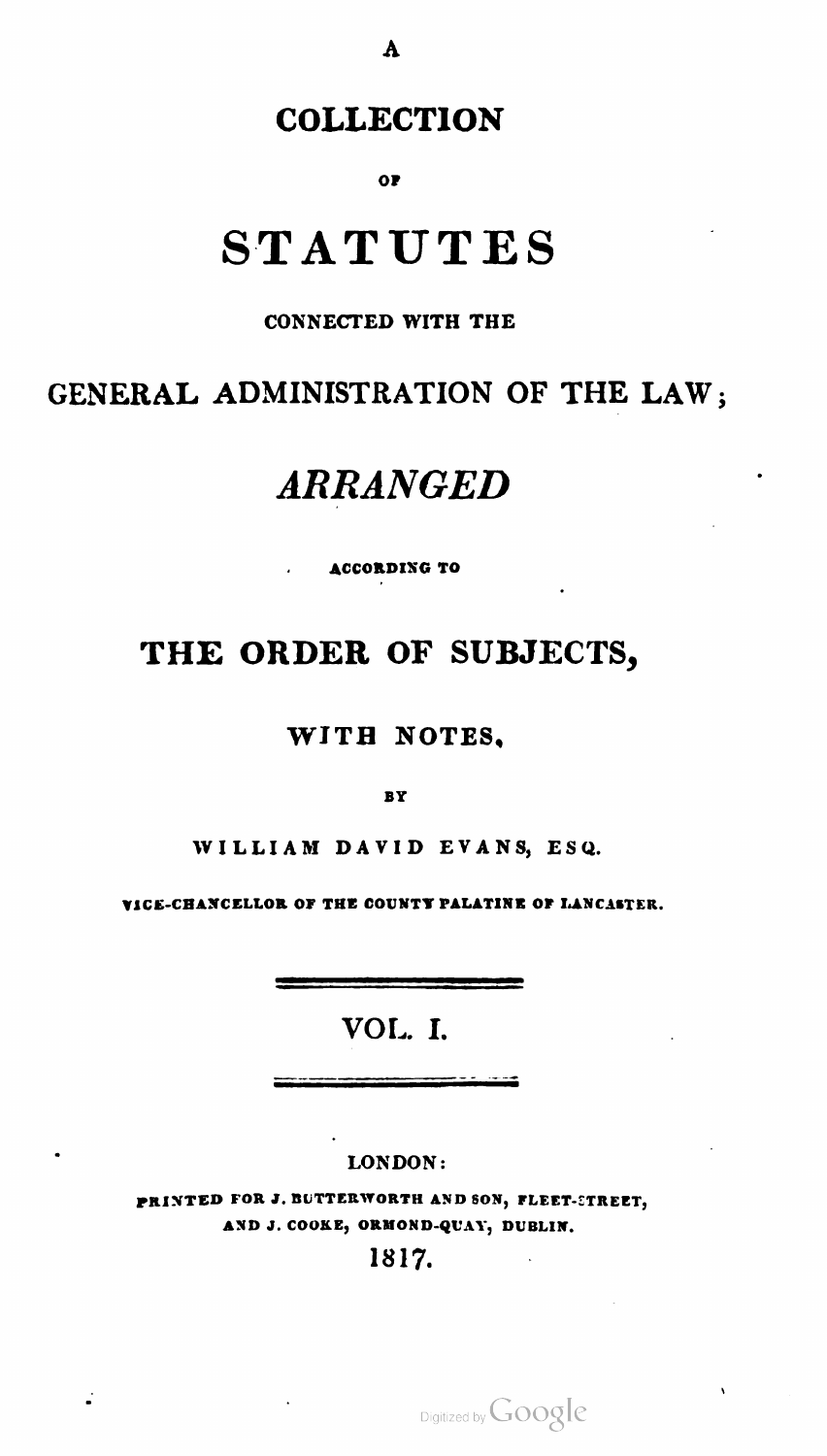## No. 5.

### 26 Geo. II. c. 33.  $-An$  Act for the better preventing of clandestine Marriages.

<sup>2</sup>G Geo. 11. c. 33. TWEREAS great Mischiefs and Inconveniences have arisen<br>Publication of **W** from Clandestine Marriages ;' For preventing thereof for the Publication of  $\Psi \Psi$  from Clandestine Marriages;' For preventing thereof for the Fanns.<br>Panns. future, Be it enacted by the King's most Excellent Majesty, by and with the Advice and Consent of the Lords Spiritual and Temporal, and Commons, in this present Parliament assembled, and by the Authority of the same, That from and after the Twenty-fifth Day of<br>March in the Year of our Lord One Thousand Seven Hundred and Fifty-four, all Banns of Matrimony shall be published in an audible Manner in the Parish Church, or in some publick Chapel, in which publick Chapel Banns of Matrimony have been usually published, (1) of or belonging to such Parish or Chapelry wherein the Persona to be married shall dwell, according to the Form of Words prescribed by the Kubrick prefixed to the Office of Matrimony in the Book of Inc. Rubitch pictured to the Office of Mathmony in the Book of the Solemniza tion of Marriage, during the Time of Morning Service, or of Evening Service (if there be no Morning Service in such Church or Chapel upon any of those Sundays) immediately after the second Lesson: And whensoever it shall happen that the Persons to be married shall dweil in divers Parishes or Chapelries, the Banns shall in like Manner he published in the Church or Chapel belonging to such Parish or Chapelry wherein each of the said Persons shall dwell; and where both or either of the Persons to be married shall dwell in any Exiraparoahial Place, (having no Church or Chapel wherein Banns bare been usually published) then the Banns shall in like Manner be pub-<br>lished in the Parish Church or Chapel belonging to some Parish or<br>Chapelry adjoining to such Extra-parochial Place: And where Banns shall be published in any Church or Chapel belonging to anv Parish adjoining to such Extra-parochial Place, the Parson, Vicar, Minister or Curate, publishing such Banns, slaal, in Writing under his Hand,<br>Minister to sign certify the Publication thereof in such Manner as if either of the Per-<br>the Publication; some to the monitor durch in such adjoining Drig other the Rules prescribed by the said Rubrick concerning the Publi-<br>and the Marriage cation of Banns, and the Solemnization of Matrimony, and not to be solemnized hereby altered, shall be duly observed; and that in all Cases where In the of the Banns shall have been published, the Marriage shall be solemnized<br>the Banns have in one of the Parish Churches or Chapels where such Banns tave<br>heen published, have go the Parish Churches or Chapels where suc

(2) In Sianden v. Standen, Peake N.P. 32. the Husband was allowed to prove that the Banns were only published Twice; but his Credit was left to the Jury on Account of the Nature of his Evidence, and he was not believed.

<sup>(1)</sup> In an Action for Criminal Conversation upon a Marriage solemnized in a Chapel, it seems necessary to give some Evidence that Marriages were<br>celebrated by Banns in such Chapel previous to the Act ;—but Instances<br>since are Evidence of such Marriages having been celebrated. See Taunton who are a critical or such that independent in the control of the control of the control of the been provided, it has been provided, that all Fees for Christenings, Marriages, and Burials, Shall be accounted for to the Rector of the Parish, and this has been very generally acted upon as giving an implied Power to celebrate such Marriages, several legal Opinions having been given in Support of such Construction,<br>but 1 am not aware of any legal Decision upon the Subject. See Rex r. Northfield Doug. 634.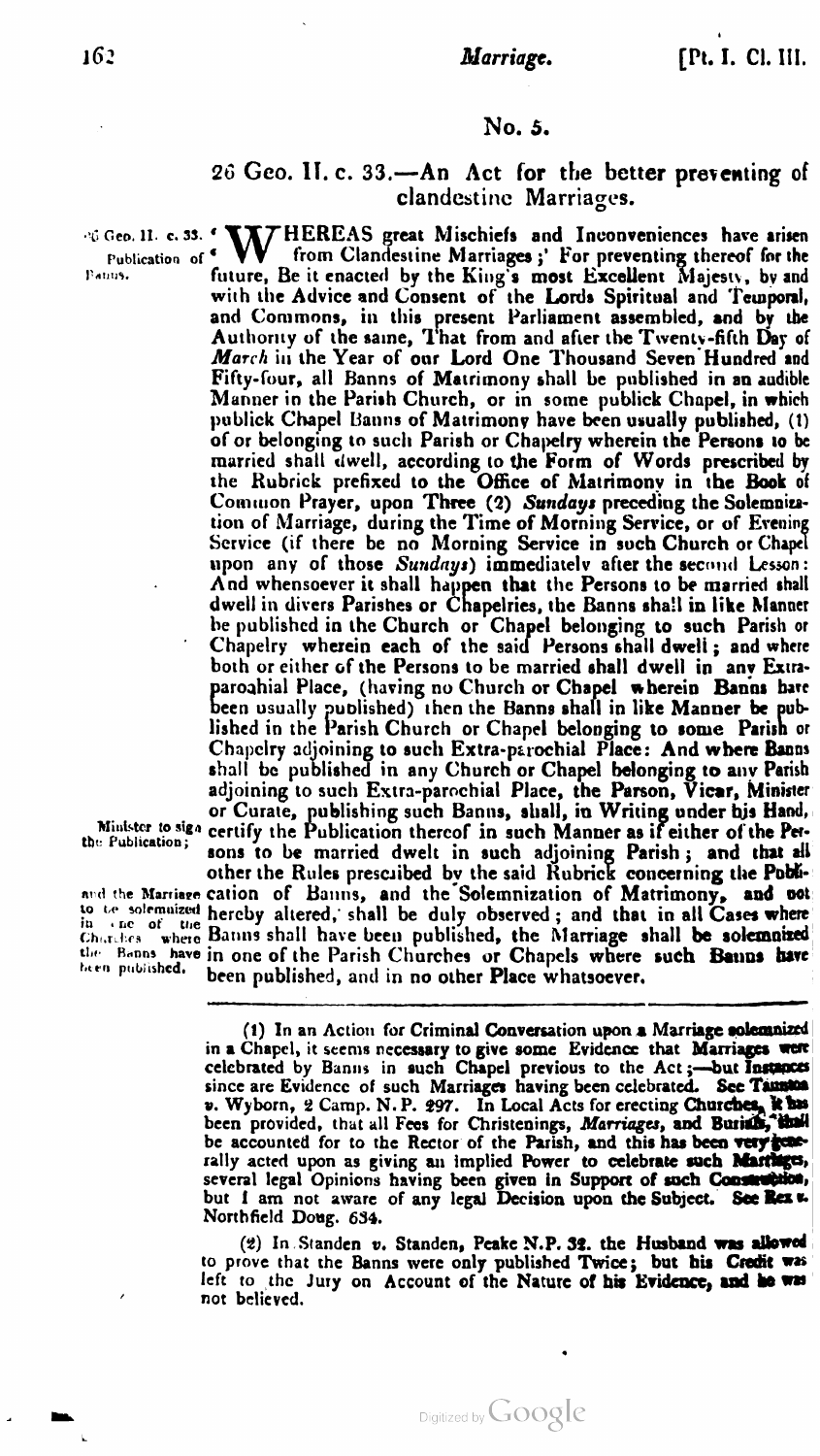#### Marriage.

Il. Provided always, and it is hereby further enacted, That no Parson, Vicar, Minister or Curate shall be obliged to publish the 26 Geo. II. c. 33. Ranos of Matrimony between any Person whatsoever, unless the Notice of the Banna of Matrimony between any Person whatsoever, unless the Notice of the Bannes, Places of<br>Persons to be matried shall, seven Days at the least b required for the first Publication of such Banns respectively, deliver or of Residence of cause to be delivered to such Parson, Vicar, Minister or Curate, a the Parties to be<br>Notice in Writing of their true Christian and Surnames, and of the given to the Minister<br>Black of the given to the Minister House or Houses of their respective Abodes within such Parish, fire unication of Chapelry or Extra-parochial Place as aforesaid, and of the Time Baums. during which they have dwelt, inhabited or lodged in such House or Houses respectively. (3)

nouses respectively. (3)<br>
III. Provided always, and be it enacted by the Authority afore-Minister not put<br>
III. Provided always, and be it enacted by the Authority afore-Minister for put<br> **rages** after the Twenty-fifth Day in case such Parents or Guardians, or one of them, shall openly and void. publickly declare, or cause to be declared in the Church or Chapel where the Banns shall be so published, at the Time of such Publicaton, his, her, or their Dissent to such Marriage, such Publication of Banns shall be absolutely void.

IV. And it is hereby further enacted, That no Licence of Mar-IV. And it is hereby further enacted, I hat no Licence or *iviar-*<br>inge shall, from and after the said Twenty-fifth Day of *March* in the granted to solemn-<br>**For One Thousand** Seven Hundred and Fifty-four, be granted by an The control of Chapel, than in the Parish Church or Publick Chapel of shall have resided<br>
The control of the Parish or Chapelry, within which the usual Place for four Wests be-<br>
The control of the control of the control of of abode of one of the Persons to be married shall have been for the Space of four Weeks immediately before the granting of such Licence; a where both or either of the Parties to be married shall dwell in The Batra-parochial Place, having no Church or Chapel wherein Chapel belonging to some Parish or Chapelry adjoining to such Exta-parochial Place, and in no other Place whatsoever.

V. Provided always, and be it enacted by the Authority aforeaid, That all Parishes where there shall be no Parish Church or be deemed extra Chapel belonging thereto, or none wherein Divine Service shall be parochial by this usually celebrated every Sunday, may be deemed Extra-parochial Places Act.

for the Purposes of this Act, but not for any other Purpose.<br>V1. Provided always, That nothing herein before contained shall Archbishop of Canbe construed to extend to deprive the Archbishop of Canterbury and terbury's Kight to his Successors, and his and their proper Officers, of the Right which grant Special Libath hitherto been used, in virtue of a certain Statute made in the clues r. served. Twenty-fifth Year of the Reign of the late King HENRY the Eighth, intituled, An Act concerning Peter Pence and Dispensations; of granting Special Licences to marry at any convenient Time or Place.

VII. Provided always, and be it enacted, That from and after surrogate deputed the Twenty-fifth Day of March in the Year One Thousand Seven to guant Leeness Hundred and Fifty-four, no Surrogate deputed by any Ecclesiastica Judge, who hath Power to grant Licences of Marriage, shall grant Security.

Digitized by Google

(3) A Clergyman who omits taking the Precautions directed by this Clause, is in great Hazard of incurring the Animadversion of the Court of Chancery, in case either of the Parties is a Ward of that Court. See Nicholson v. Squire, 16 Vesey, 259.

No. 5.

Licences to be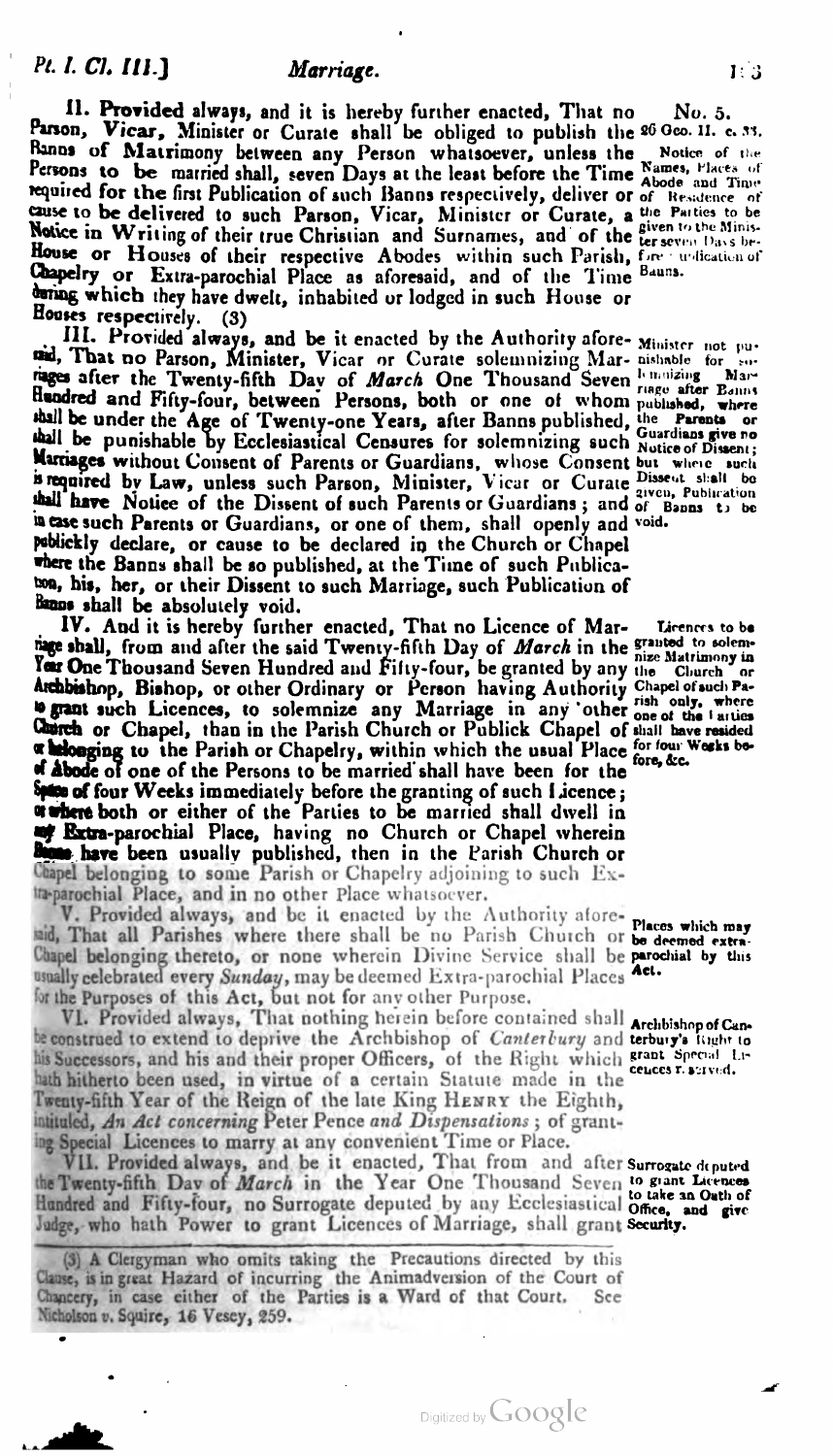No. 5. any such Licence before he hath taken an Oath before the said Judge •jo Geo. Ti. c.33 Tai'thfullv to execute his Office, according 10 Law, to the best of his

Knowledge, and hath given Security by his Bond in the Sum of One Hundred Pounds to the Bishop of the Diocese, for the due and faithful Execution of his said Office.

VIII And whereas many Persons do solemnize Matrimony in Persons convicted: Prisons and other Places without Publication of Banns or Licence of trinous without Marriage first had anc obtained; Therefore, for the Prevention thererance of the contract of the it enacted. That if any Person shall, from and after the said or in any other by the contract of the Search in the Year One Thousand Seven Hun-<br>by Special 4: declinate Fifth Day of March in the Year One Thousand Seven Hun-<br>center-<br>centerunless by special Licence from the Archbishop of  $Canierbury$ ; or shall solemnize Matrimony without Publication of Banns, unless Licence of Marriage be first had and obtained from some Person or Persons having Authority to grant the same, every Person knowinaly and wilfully so offending, and being lawfully convicted thereof, shall be deemed and adjudged to be guilty of Felony, and shall be<br>the transported, in America for the Majesty's Plantations in America for the transported to some of his Majesty's Plantations in *America* for the<br>Space of Fourteen Years, according to the Laws in Force for Transportation of Felons; and all Marriages solemnized from and after the<br>Twenty-fifth Day of March in the Year One Thousand Seven Hundred and Fifty-tour, in any other Place than Church or such Publick Chapel, unless bv Special Licence as aforesaid, or that shall besolemnized without Publication of Banns, or Licence of Marriage from and the MurringCs Person or Persons having Authority to grant the same first had and no the state of the null and void to all Intents and Purposes whatsoever.

Prosecutions for IX. Provided, That all Prosecutions for such Felony shall be Prosecutions for IX. Provided, That all Prosecutions for such Felony shall be<br>the same to be committed within the Space of Three Years after the Offence<br>commenced. X. Provided alwavs, That after the Solemnization of any Mar-

Front of the Parage, under a Publication of Banns, it shall not be necessary, in<br>the Parage in ringe, under a Publication of Banns, it shall not be necessary, in where Macross's of the Parties in the respective Parishes or Chapelries wherein the shall have Lee aso. B. The Samma of Matrimony were published; or where the Marriage is by<br>creasary to the V<sub>ar</sub> Licence, it shall not be necessary to give any Proof that the usual<br>lidivision Mar-121 aforesaid, was in the Parish or Chapelry where the Marriage was solemnized; nor shall any Evidence in either of the said Cases be received to prove the Contrary in any Suit touching the Validity of such Marriage.

Marriages solem. XI. And it is hereby further enacted, That all Marriages solem-Narriages solem.<br>nued by Licence nized by Licence, after the said Twenty-fifth Day of March One made by Encode Higher by Theoriet, and the band Twenty limit Exty of The Parties. of the Parcula or  $\frac{1}{2}$  in the state of  $\frac{1}{2}$  and  $\frac{1}{2}$  in the  $\frac{1}{2}$  of  $\frac{1}{2}$  in  $\frac{1}{2}$  is  $\frac{1}{2}$  in  $\frac{1}{2}$  in  $\frac{1}{2}$  is  $\frac{1}{2}$  in  $\frac{1}{2}$  in  $\frac{1}{2}$  is  $\frac{1}{2}$  in  $\frac{1}{2}$  in  $\frac$ either of the Pare one Years, which shall be had without the Consent of the Father of thes that being a total such of the Parties, so under Age (if then living) first had and Widewer or w), botained, or if dead, of the Guardian or Guardians of the Person of<br>der age void. jne play the party so under Age, lawfully appointed, or one of them and in the Party so under Age, lawfully appointed, or one of them; and in case there shall be no such Guardian or Guardians, then of the Mother (if living and unmarried) or if there shall be no Mother living and unmarried, then of Guardian or Guardians of the Person appointed by the Court of Chancery, shall be absolutely null and void to all Intents and Purposes whatsoever. (4)

> (4) A Bastard is within this Provision, and the Consent of the Mother or putative Father is not sufficient. See Priestley v. Hughes, 11 East, 1. and the Authorities there cited-especially Dr. Croke's Report of the Case of Hornet v. Liddiard, before Sit William Scott.

riage.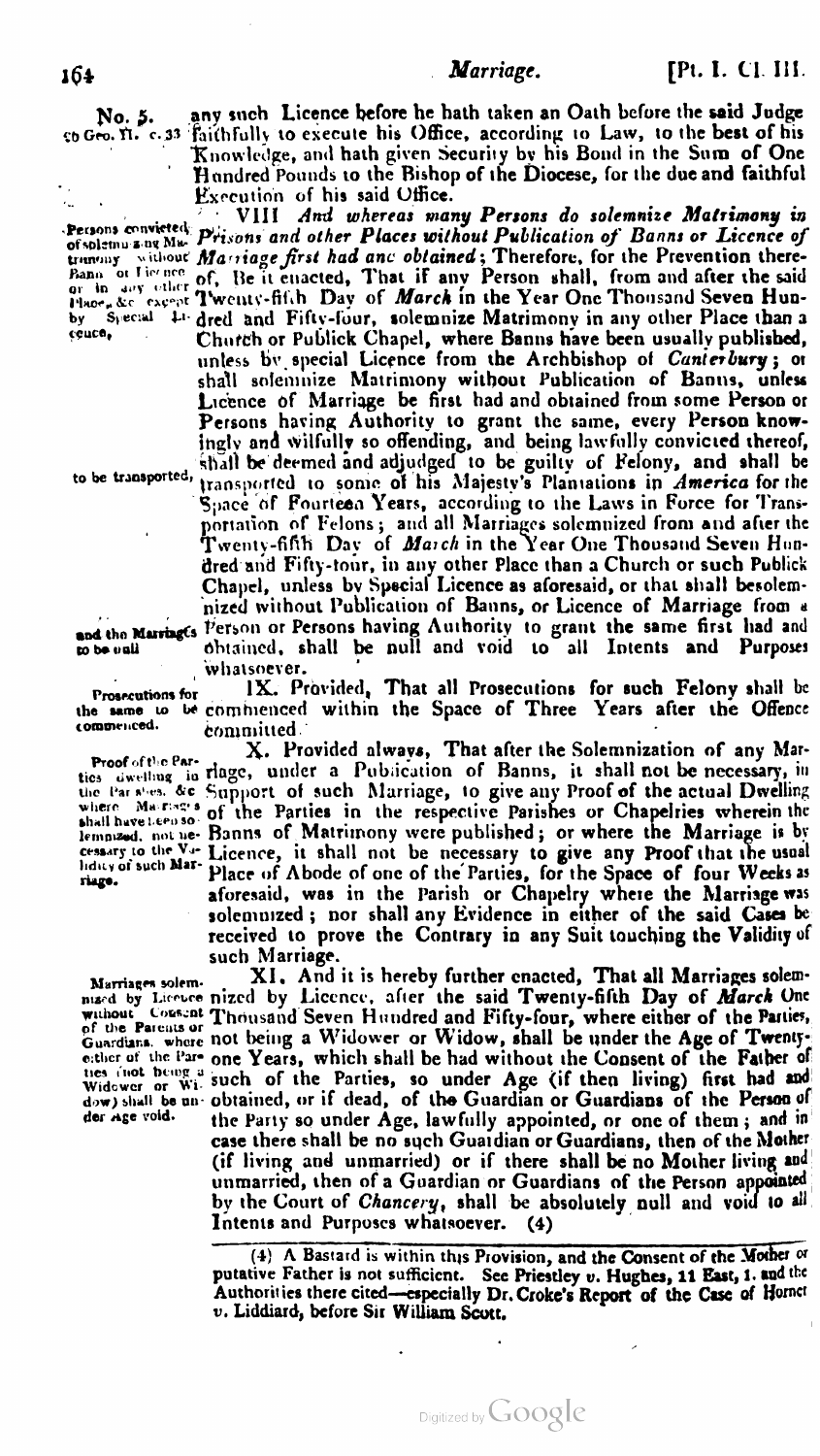XII. 'And whereas it may happen, that the Guardian or 'Guardians, Mother or Mothers, of the Parties to be married, or one 26 Geo. 11. r. 33. ' of them, so under Age as aforesaid, may be Non compos mentis, or where the Guar-To them, so under Age as atoresaid, may be *Non compos mentis*, or where the Guar-<br>
"my be in Parts beyond the Seas, or may be induced unreasonably, diats or Muher<br>
"and by undue Motives to abuse the Trust reposed in him, lawful for any Person desirous of marrying, in any of the before-proved by Older Keeper, or the Lords Commissioners of the Great Seal of Great Britain for the Time being, who is and are hereby impowered to proceed upon such Petition, in a summary Way; and in case the Marriage proposed shall upon Examination appear to be proper, the said Lord Chancellor, Lord Keeper, or Lords Commissioners of the Great Seal for the Time being, shall judicially declare the same to be so by an Order of Court, and such Order shall be deemed and taken to be as good and effectual to all Intents and Purposes, as if the Guardian or Guardians, or Mother of the Person so petitioning, had consented to such Marriage.

XIII. And it is hereby further enacted, That in no Case whatsoever shall any Suit or Proceeding he had in any Ecclesiastical Court, the Ecclesiastical on order to compel a Celebration of any Matrixe in Societies. Court to compel a moder to compel a Celebration of any Matrixe in Societies. Receiver, whether per Ecclesive, by Reason of any Contract of Matrimony whatsoever, Seven Hundred and Fitty-four; any Law or Usage to the contrary notwithstanding.

XIV. And for preventing undue Entries and Abuses in Registers of Marriages; Be it enacted by the Authority aforesaid, That on or before the Twenty-fifth Day of March in the Year One Thousand Seven Hundred and Fifty-four, and from Time to Time afterwards as there shall be Occasion, the Churchwardens and Chapelwardens of provide hooks in the set of the Churchward and Chapelwardens of provide hooks in the set of good and durable Paper, in which all Marriages and Banns of Femali, or emission with Marrespectively, there published or solemnized, shall be registered, and every Page thereof shall be marked at the Top, with the Figure of the Number of every such Page, beginning at the second Leaf with Number one; and every Leaf or Page so numbered, shall be ruled<br>with Lines at proper and equal Distances from each other, or as near as may be; and all Banns and Marriages published or celebrated in be respectively entered, registered, printed, or written upon or as near as conveniently may be to such ruled Lines, and shall be signed by the Patson, Vicar, Minister or Curate, or by some other Person in his the same to be **Prence, and by his Direction; and such Entries shall be made as nister;** theretaid, on or near such Lines in successive Order, where the Paper is this dumaged or decayed, by Accident or Length of Time, until a sew Book shall be thought proper or necessary to be provided for the to Purposes, and then the Directions aforesaid shall be observed in every such new Book; and all Books provided as aforesaid shall be and the Books to the line the Books provided as aforesaid shall be and the Books to that be earefully kept and preserved for publick Use.

W. And in order to preserve the Evidence of Marriages, and to of Ministers in the Celebration of Marriages and registering thereof,

No. 5.

No Suit to be in

signed by the Mi-

for puchek Uses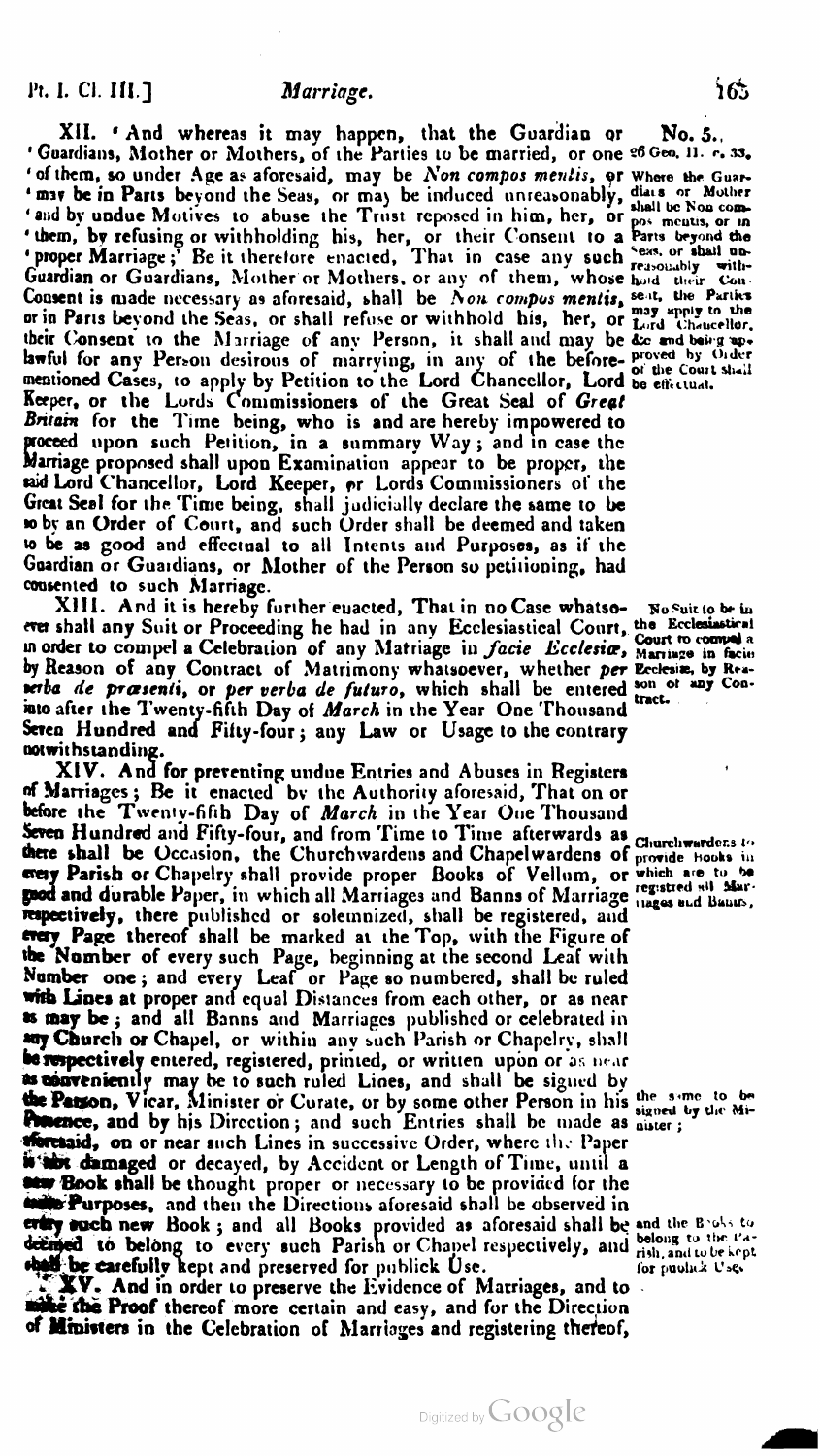No. 5.

Be it enacted, That from and after the Twenty-fifth Day of March in 26 000. II. c. 33. the Year One Thousand Seven Hundred and Fifty-four, all Marriages Marriages to be shall be solemnized in the Presence of two or more credible Witgeteeninged in the nesses, besides the Minister who shall celebrate the same; and that<br>Eresence of two shall celebrate the same; and that<br>Witnesses, besides immediately after the Celebration of every Marriage, an Entry the the Minister, and shall be made in such Register to be kept as aforesaid; in which celebrated by Banns or Licence; and if both or either of the Parties married by Licence, be under Age, with Consent of the Parents of Guardians, as the Case shall be; and shall be signed by the Minister with his proper Addition, and also by the Parties married, and attested and signed by the by such two Witnesses; which Entry shall be made in the Form or to the Effect following; that is to say,

Minister, Parties, and Witnesses.

Form.

*A. B.* of  $\begin{bmatrix}$ the Parish<br>and *C. D.* of  $\begin{bmatrix}$ the Parish were married in this Church by [Banns ] with Consent of Parents ] this  $\mathbf{D}$ av of in the  $\overline{\textbf{Y}}$ ear by me  $J. J.$   $\begin{bmatrix} \text{Rector} \\ \text{Vicar} \\ \text{Curate} \end{bmatrix}$ 

This Marriage was solemnized between us  $\overset{A}{C}$ .  $\overset{B}{D}$ , in the Presence of B. F. G. H.

Register,

any Licence,

to suffer Death.

Marriages of the<br>Royal Family,

XVI. And be it further enacted by the Authority aforesaid, That Persons convicted<br>of making a false if any Person shall, from and after the Twenty-fifth Day of March in<br>Eatry in the said the Year One Thousand Seven Hundred and Fifty-four, with Intent<br>and Hundred and Times and the Searc to elude the Force of this Act, knowingly and wilfully insert, or cause to be inserted in the Register Book of such Parish or Chapelry as aforesaid, any false Entry of any Matter or Thing relating to any er of forging, &c. Marriage; or falsely make, alter, forge or counterfeit, or cause or procure to be falsely made, altered, forged or counterfeited, or act or assist in falsely making, altering, forging or counterfeiting any such Entry in such Register; or falsely make, alter, forge or counterfeit, or cause or procure to be falsely made, altered, forged or counterfeited, or assist in falsely making, altering, forging or counterfeiting any such Licence of Marriage as aforesaid; or utter or publish as true any such false, altered, forged or counterfeited Register as aforesaid, or a Copy thereof, or any such false, altered, forged or counterfeited Licence of Marriage, knowing such Register or Licence of Marriage respectively, to er of destroying be false, altered, torged or countertenent of our any a wave and with an all latent, after the said Twenty-fifth Day of March, wilfully destroy, or cause Part of such Register Book, with Intent to avoid any Marriage, or to suqject any Person to any of the Penalties of this Act; every Person so offending, and being thereof lawfully convicted, shall be deemed and adjudged to be guilty of Felony, and shall suffer Death as a Felon, without Benefit of Clergy.<br>XVII. Provided slways, That this Act, or any Thing that the

contained, shall not extend to the Marriages of any of the Ruyal

Family.<br>XVIII. Provided likewise, That nothing in this Act contained shall extend to that Part of Great Britain called Scotland, nor to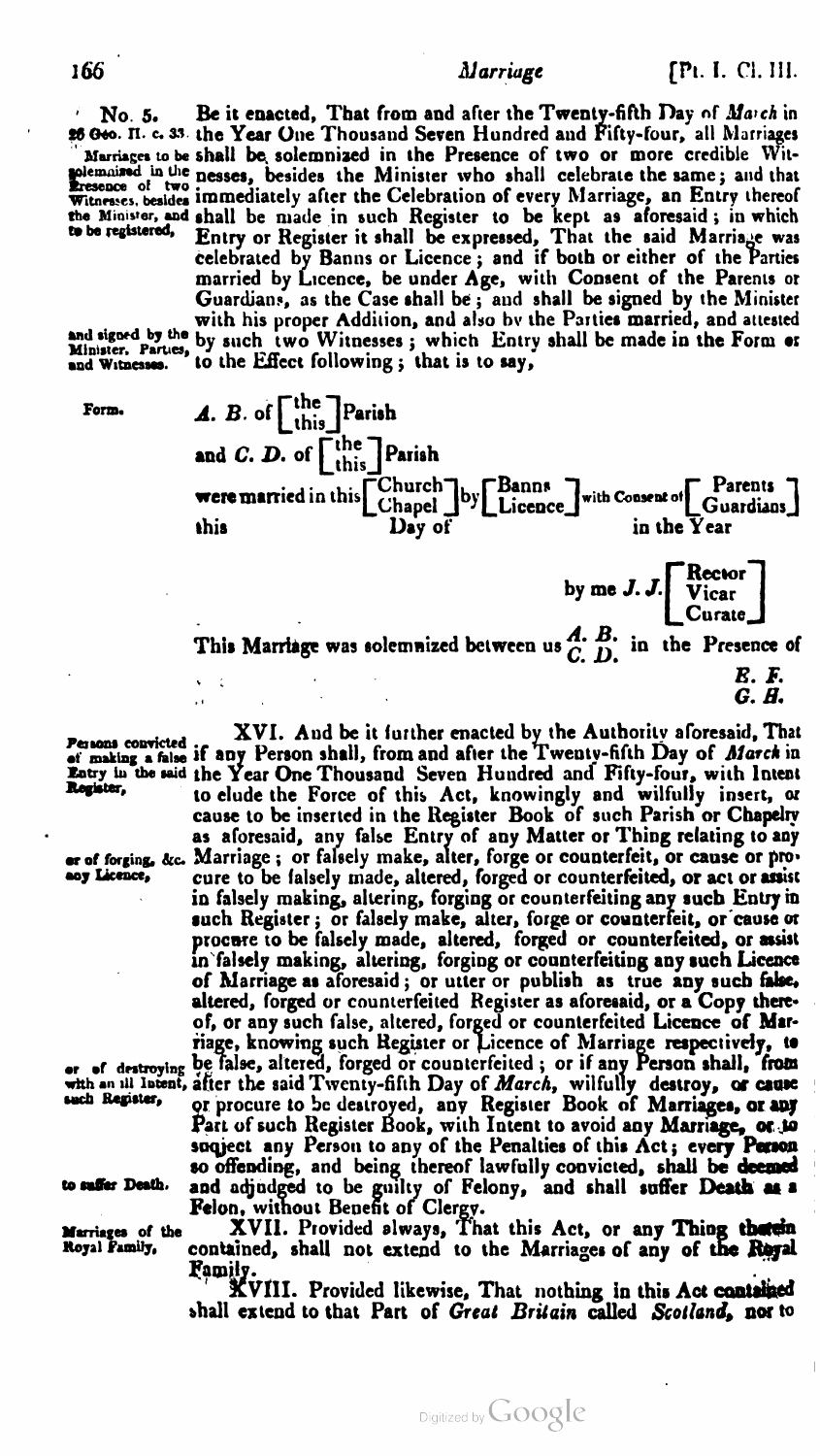any Marriages amongst the People called Quakers, or amongst the No. 5. any Marriages amongst the People called Guakers, or amongst the Portugal Coo. 11. c. 38.<br>Persons professing the Jewish Religion, where both the Parties to any 26 Geo. 11. c. 38.<br>Inch Marriage shall be of the People called fucti matriage strait be of the reopic cancel egales. So I crocks pro- and Jews, and of sixing the *Jeurisi* Rengion respectively, not to suy marriages solems persons in seater<br>hind, or beyond

(5) Soon after the passing of the Act it was decided in the Court of Deleates in a Case of Bearcroft v. Bearcroft, that a Marriage between two English Persons who go to Scotland solely for the Purpose, is valid; and such is now the established Law.

Upon a Trial, on the Home Circuit, for Polygamy, (in which it increasary to prove an actual Marriage,) Evidence was required of which was there contracted; and the Evidence of such, being the known law of the Country, was rejected in Consequence of the unfitness of the ftrson whose Testimony was adduced upon the Subject; - and the Judge s said to have intimated, that such Evidence should be by the Certificate of the Lord Advocate or other authorised Person, and that the Court, wou such Subject, would not attend to the Information of a Tobacconist.<br>This Case which I partly cite from Recollection of Newspaper Reports. but which, since composing the principal Part of this Note, I find referred to the Case of the King and Brampton, 10 East, ?85. involves in its Decision n use Case of the King and brainpion, 10 East, 200. Involves in its Decision<br>Prociples which would require a very serious Examination before they were  $r_{\text{energy}}$  adopted. In the first Place—the Necessity of requiring any Evidence it ill upon the Subject, is great and important Question, when considered and political Question respecting the mutual Recognition of the Laws of the file and Question respecting the mutual Recognition of the Laws of the file and United Kingdom. Information may be often rery properly applied for, for the mutual Assistance of the Tribunals of the tespective Parts of the United Kingdom, but that is the Information of Science, the Counsel of an Assessor, and not the Information of Evidence, which is of a perfectly different Nature-and if such Evidence was necessary is the particular Case, it is equally necessary in all Cases when a Question of the Law of one Member of the Kingdom becomes a Matter of incidental Loonity in the other.-2. But if it was necessary that Evidence should be tiven upon the general Principle that the Law of other Countries is Matter of Fact, and as such ought to be proved, it seems a most extiaordinary Doctrine<br>The hold that the mere Situation in Life of a Witness can be taken as an<br>Objection to the Reception of his Testimony. The Situation in Life, or t  $\frac{H_0}{\frac{H_0}{\sqrt{2}}}\frac{1}{\sqrt{2}}$  and Character of a Witness, may be fairly taken into Consideration, in declarining the Effect of his Evidence as to adequacy of Knowledge, or<br>in the Degree of Credit which he shall receive, but cannot, upon any correct al Principles, be opposed as a Bar to his Admissibility, and it cannot posed that in the particular Case, if the Evidence had been regarded as otherwise than legally exceptionable, a serious Doubt could have been<br>stated to the Jury upon its Credit or Accuracy with Respect to a Matter the general and undoubted Notoriety. -- 3. As the Subject may come in Compared to Mariages contracted in distant Countries, it is<br>related to Mariages contracted in distant Countries, it is<br>relation of two Persons having in any Manner or<br>relation of Husband and Wife, and having<br>the compared a t'it may be, is only a Contract to which no particular Ceremony **Sanction is requisite in its own Nature, or according to the Laws** tione Countries, especially in Scotland, actually subsist. In most Countries however, peculiar Solemnities are very judiciously superinduced  $\mathbf{F}$  is not to be presumed; and the primary Evidence which I f to would therefore seem sufficient until contradicted by other The shewing the Necessity of further Requisites than such as upon les would be sufficient.

Trial for Polygamy, before Mr. Serjeant Marshall, as Judge of Assixed Summer Assizes, 1814, Evidence of a Marriage in<br>Ireland, Evidence of Marriage in the Summer Assizes, 1814, Evidence of Marriage in Processive Summer Assizes, 1814, Evidence of The Law of the Law of the Law of the Subject.<br>In the Subject.<br>In the Subject.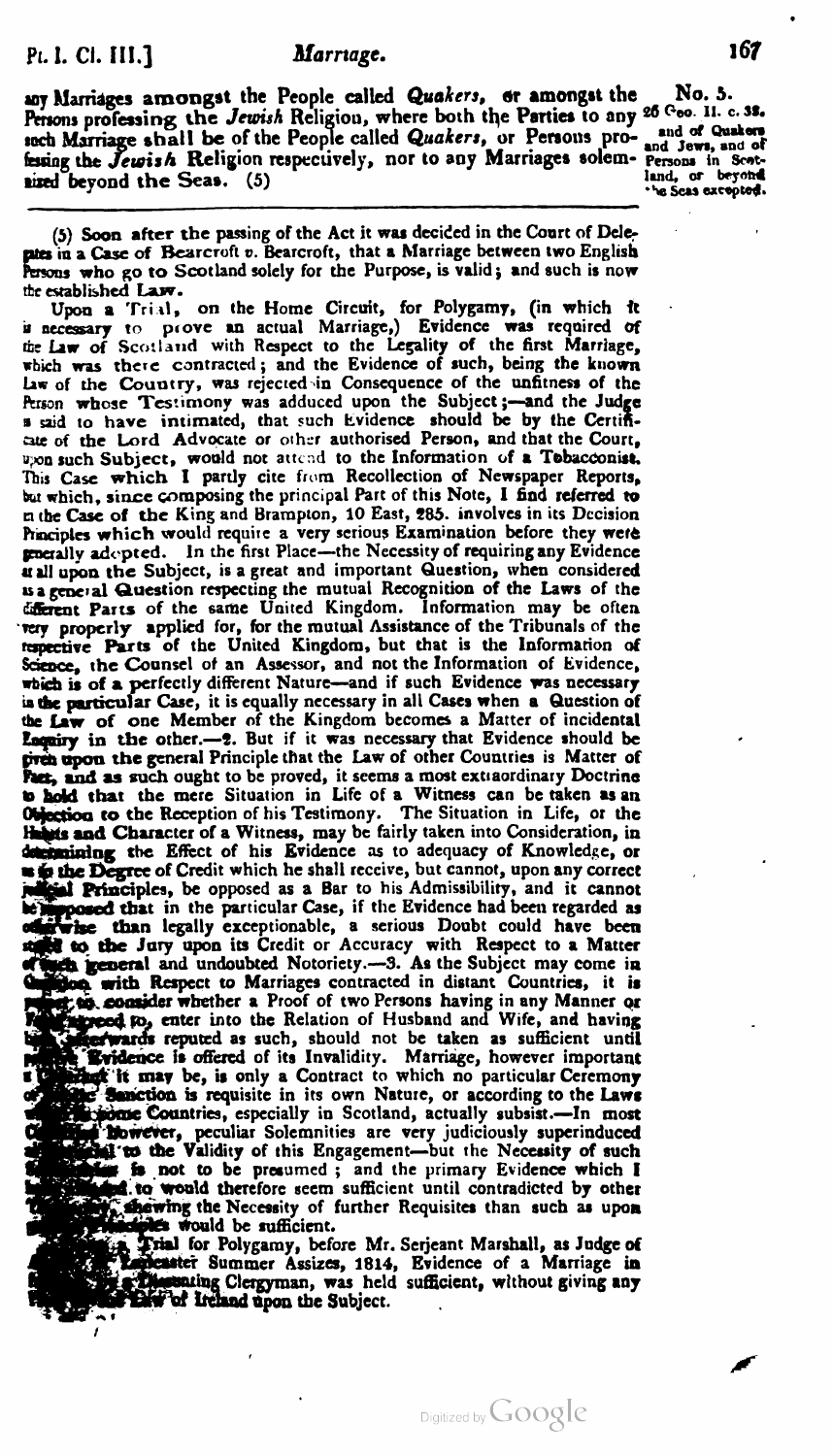No. 5. XIX. And be it further enacted by the Authority aforesaid, \*6G«. <sup>11</sup> r,jj That this Act shall be publickly read in all Parish Chinches and This Act to be publick Chapels, by the Parson, Vicar, Minister or Curate of the Ulurches and pub. respective Parishes or Chapelries, on some Sunday immediately after Let Utapels. Morning Prayer, or immediately after Evening Prayer, if there shall

> With Respect to the actual Law of Ireland, it is expressly provided, by Stat. 21 and 22 Geo. III. c. 25, that Marriages between Protestant Dissenters, solemnized by Dissenting Ministers or Teachers, shall be valid. The Acts of the Irish Parliament, containing Provisions against the Marriage of Protestants with Catholics, or Protestants with Protestants, by any Popish Priest, acknow ledge, by necessary Implication, the Validity of such Marriages between Catholics.-See 1 Gabbett, 410-411.

> In the late Case of Dalrymple v. Dalrymple, before the Consistory Court of London, and afterwards before the Delegates, for Restitution of Conjugal Rights, Evidence was given of the Law of Scotland, by the principal Lawyers of that Country, upon regular Depositiens. See the Report of the Case by Dr. Dodson.

> In the Case of the King and the Inhabitants of Brampton, 10 East, 282, a British Soldier in Saint Domingo being desirous of marrying the Widow<br>of another Soldier there, they went to a Chapel where the Ceremony was performed by a Person appearing as a Priest, and officiating as such, the Service being in French, but interpreted into English by one who officiated as Clerk, and which was understood to be the Marriage Setvice of the Church of England, after which there was a Cohabitation of several Years. The Court of Quarter Sessions thought, upon a Question of Settlement, that this was not sufficient Evidence of a legal Marriage ;- but fortunately, not considering it as a Case affected by the Hints so often thrown out to that Tribunal, of the Confidence which they ought to entertain in their own Opinion, they stated a Case for the Opinion of the Court of King's Bench. Bench, who considered that there was sufficient Evidence of a good Marriage<br>either according to the Law of England or according to the Law of the<br>Country where it took Place.—The Case contains some important Information respecting the Doctrine of Marriages per verba de prasenti, previous to this Statute, for the Validity of which it appears that the Presence of a Clergyman was requisite; but that a Marriage by a Roman Catholic Clergyman was sufficient.

> One of the Mischiefs against which the Act was intended to pro vide, was the establishing Officers in the Fleet and other Places for the Celebration of Clandestine Marriages. Books have been preserved of the Entries of such Marriages, but from the many fabricated Entries which they have been found to contain, different Judges have refused to receive them in Evidence, but they were admitted by Mr. Justice Heath in Pasingham v. Lloyd at Shrewsbury Assizes, 1794. See Peake's Evidence, 89. In Cooke v. Lloyd, Append. ibid. 74. Mr. Justice Le Blanc refused to receive such an Entry Evidence, as being no more than private Memorandum made by Somebody who had no Authority to make it, and who might put down any Thing hit pleased, whether true or false. But it is observable, that in none of these Cases the Question was carried farther than the Court of Nisi Prius—and the Case of Lloyd and Passingham coming before the Court of Chancery after an Interval of Fourteen Years upon some Grounds for imputing actual Forgery to the particular Entry in that Case, the Loid Chancellor considered the general Question as one which was still open. See 16 Vesey, 59. Considering the State of the Law before the passing of the Act, it certainly does<br>not seem desirable in the Nature of the Thing to exclude a Soecies of Evidence which would continually result from and accompany the actual Occurrence of the Fact recorded, and any Experience of improper Practices<br>with Respect to the Custody and Management of the Books at a particular<br>Place, would hardly seem sufficient to prevent the Admissibility of the<br>Rivi Credibility.

> Many Doubts have been entertained of the Policy and Justice of this Act, as giving an undue Weight to Parental Authority; and an unsuccessful Attempt was made in 1781 to Repeal it. Mr. Burke's Speech against the